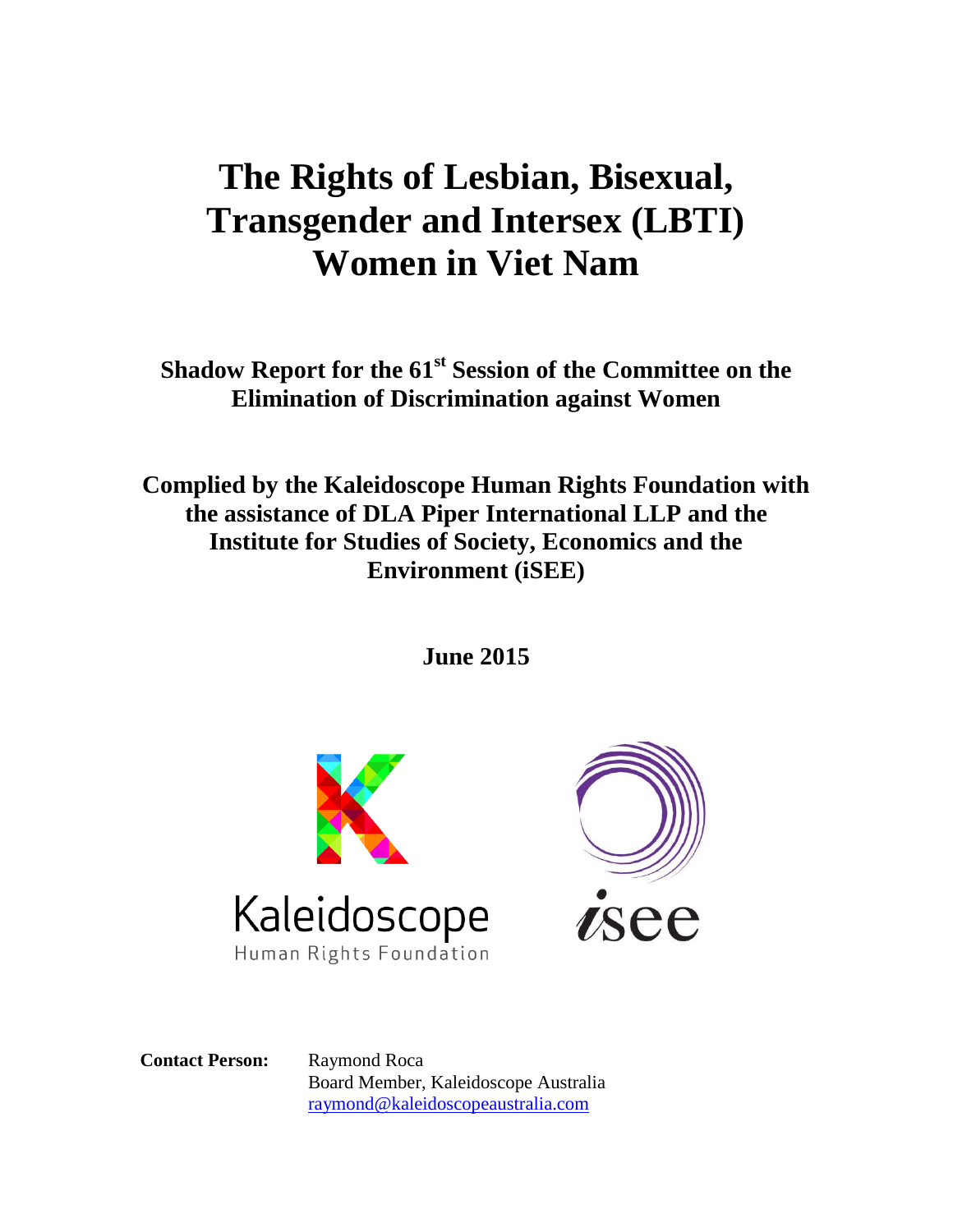# **1. BACKGROUND**

- 1.1 **Kaleidoscope Australia Human Rights Foundation** is an NGO that works with local activists to protect and promote the rights of lesbian, gay, bisexual, transgender and intersex (**LGBTI**) persons in the Asia-Pacific region.
- 1.2 Kaleidoscope has prepared this report with assistance of global law firm **DLA Piper International LLP** and with the input and support of the **Institute for Studies of Society, Economics and the Environment (iSEE)**, a Vietnamese NGO which works towards the rights of minority groups, including LGBTI people.
- 1.3 This report has been prepared to inform the Committee on the Elimination of Discrimination against Women (**Committee**) of areas of concern regarding Viet Nam's obligations under the Convention on the Elimination of All Forms of Discrimination against Women (**CEDAW**) to respect the human rights of lesbian, bisexual and transgender (**LBTI**) women. It concludes with recommendations for inclusion in the Committee's concluding observations.
- 1.4 Kaleidoscope gives its permission to the Committee to post this report on the Committee's website for public information purposes.

# **2. EXECUTIVE SUMMARY**

- 2.1 In recent years, Viet Nam has taken several positive steps to advance the rights of LBTI women, including removing barriers to conducting same-sex wedding ceremonies, consulting on amending the Civil Code to allow transgender persons to legally change their gender, and providing a space for civil society, including NGOs, LGBTI groups and mass media, to discuss issues relating to LGBTI rights, educate the public and advocate for policy and law reform.
- 2.2 However, there are still significant areas of law, regulation and policy where considerable work is required in order for Viet Nam to meet its obligations under CEDAW and to achieve compliance with regard to the human rights of LBTI women. In particular, Viet Nam has:
	- 2.2.1 not yet implemented anti-discrimination legislation to reduce discrimination on the basis of sexual orientation, gender identity and intersex status in education, health care and employment;
	- 2.2.2 not yet enacted a legal framework for transgender women to undergo sex affirmation surgery and to have their legal gender changed on official documents; and
	- 2.2.3 not yet provided any protections or rights to same-sex couples, whether in the form of marriage or another legal institution.
- 2.3 We therefore urge the Committee to make the following **recommendations** to Viet Nam in its concluding observations:
	- 2.3.1 enact legislation that prohibits discrimination on the basis of sexual orientation, gender identity and intersex status in all areas of public life, including employment, education and health care;
	- 2.3.2 amend the Civil Code to allow transgender persons to legally change their gender, without requiring sex affirmation surgery as a prerequisite;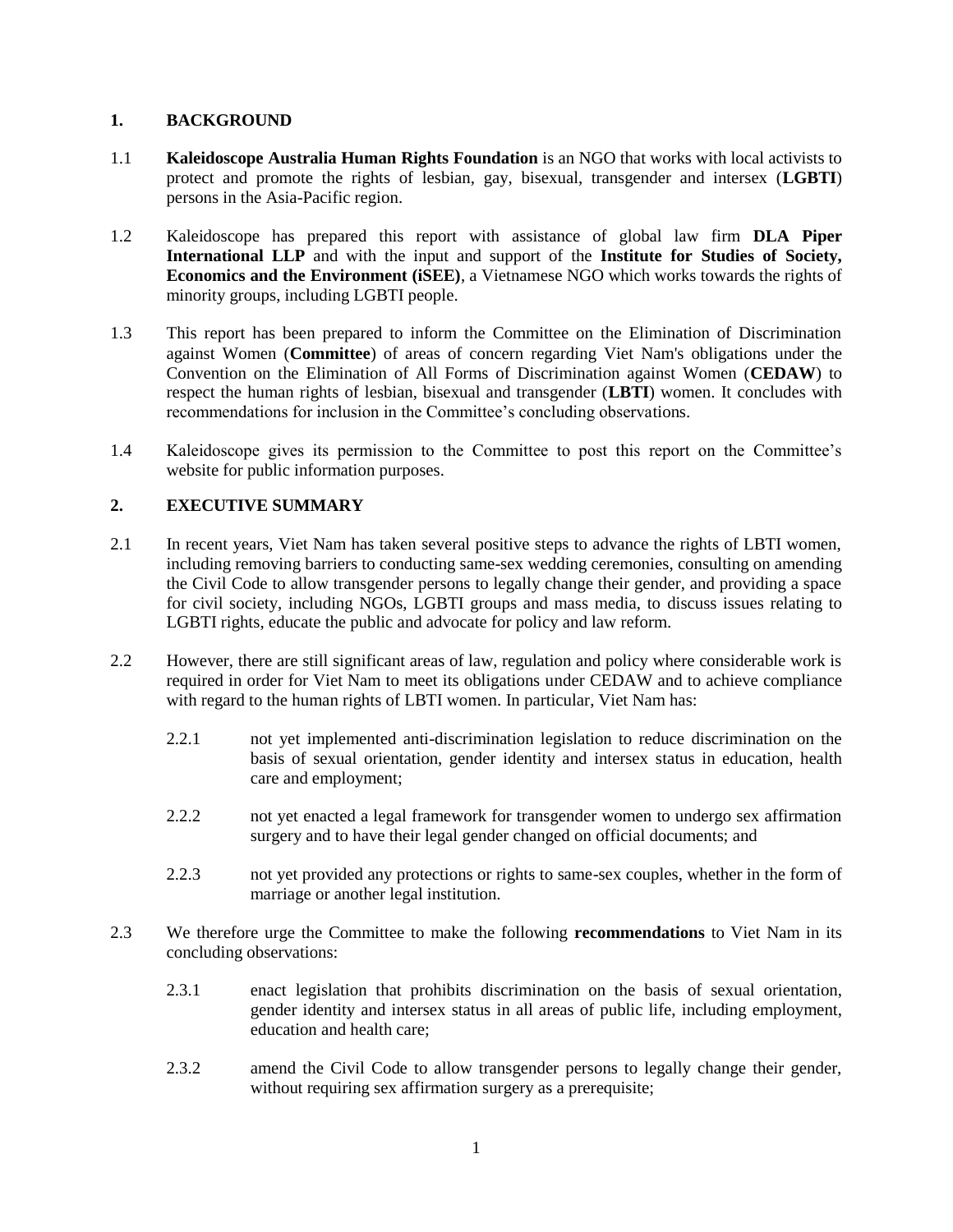- 2.3.3 include sexual orientation, gender identity and intersex status in the school curriculum and in teacher training materials, in order to promote understanding and cultural awareness and to reduce bullying and discrimination;
- 2.3.4 remove the prohibition on transgender persons accessing sex affirmation surgery;
- 2.3.5 improve the training of health professionals to increase their understanding of and sensitivity to the specific health needs of LBTI women;
- 2.3.6 provide same-sex couples with the same legal protections and rights as opposite-sex married couples;
- 2.3.7 broaden the scope of the universal public health care system to include access to IVF for all women, regardless of their relationship status, sexual orientation or gender identity; and
- 2.3.8 amend laws on sexual assault to be gender-neutral.

## **3. POSITIVE STEPS TAKEN BY THE GOVERNMENT**

3.1 Since its last periodic review by the Committee, the Vietnamese Government has taken several positive steps to further the rights of LBTI women, as discussed below.

#### *Removal of prohibitions on same-sex weddings*

- 3.2 On 24 September 2013, the Government issued *Decree 110/2013/ND-CP*, which removed administrative fines for holding same-sex weddings.<sup>1</sup> Before this new decree entered into force on 11 November 2013, same-sex couples holding public wedding ceremonies could be fined up to 500,000 dong (US\$23).<sup>2</sup> A couple was fined 200,000 dong as recently as May 2012.<sup>3</sup>
- 3.3 Moreover, on 19 June 2014, the National Assembly of Viet Nam approved an amended *Law on Marriage and Family* which entered into force on 1 January 2015. While the new law does not recognise same-sex marriage or provide any rights to same-sex couples, it has removed language contained in Article 10 of the previous *Law on Marriage and Family* (2000) which stated that "[m]arriage is forbidden... between people of the same sex".<sup>4</sup> Accordingly, there is no longer any legal basis for fining or otherwise taking action against same-sex couples holding (legally unrecognised) wedding ceremonies.

<sup>&</sup>lt;sup>1</sup> 'Vietnam to remove fines on same-sex marriage', *Tuoi Tre News*, 3 October 2013 [<http://tuoitrenews.vn/society/13750/vietnam-to-remove](http://tuoitrenews.vn/society/13750/vietnam-to-remove-fines-on-samesex-marriage)[fines-on-samesex-marriage>](http://tuoitrenews.vn/society/13750/vietnam-to-remove-fines-on-samesex-marriage); Sudeshna Sarkar, 'It's final: gay wedding fines to go in Vietnam', *Gay Star News*, 13 October 2013  $\overline{\text{K}}$ thtp://www.gaystarnews.com/article/it%E2%80%99s-final-gay-wedding-fines-go-vietnam131013>.

<sup>&</sup>lt;sup>2</sup> Article 8(f) of Decree 87/2001/ND-CP, now repealed, stipulated that "[a] fine of between VND 100,000 and 500,000 shall be imposed for... marriage between persons of the same sex": [<http://policy.mofcom.gov.cn/english/flaw!fetch.action?libcode=flaw&id=073aed7b-90b2-4450](http://policy.mofcom.gov.cn/english/flaw!fetch.action?libcode=flaw&id=073aed7b-90b2-4450-bd55-cbd057b93f28&classcode=120) [bd55-cbd057b93f28&classcode=120>](http://policy.mofcom.gov.cn/english/flaw!fetch.action?libcode=flaw&id=073aed7b-90b2-4450-bd55-cbd057b93f28&classcode=120).

<sup>3</sup> Anna Leach, 'Vietnam government consults on same-sex marriage', *Gay Star News*, 20 June 2012 [<http://www.gaystarnews.com/article/vietnam-government-consults-same-sex-marriage200612>](http://www.gaystarnews.com/article/vietnam-government-consults-same-sex-marriage200612).

<sup>&</sup>lt;sup>4</sup> 'Vietnam removes ban on same-sex marriage', *Tuoi Tre News*, 20 June 2014 [<http://tuoitrenews.vn/society/20478/vietnam-removes-ban-on](http://tuoitrenews.vn/society/20478/vietnam-removes-ban-on-same-sex-marriage)[same-sex-marriage>](http://tuoitrenews.vn/society/20478/vietnam-removes-ban-on-same-sex-marriage); *Law on Marriage and Family* (Law 22/2000/QH10 of 9 June 2000)

[<sup>&</sup>lt;http://vbqppl.moj.gov.vn/vbpq/en/Lists/Vn%20bn%20php%20lut/View\\_Detail.aspx?ItemID=373>](http://vbqppl.moj.gov.vn/vbpq/en/Lists/Vn%20bn%20php%20lut/View_Detail.aspx?ItemID=373).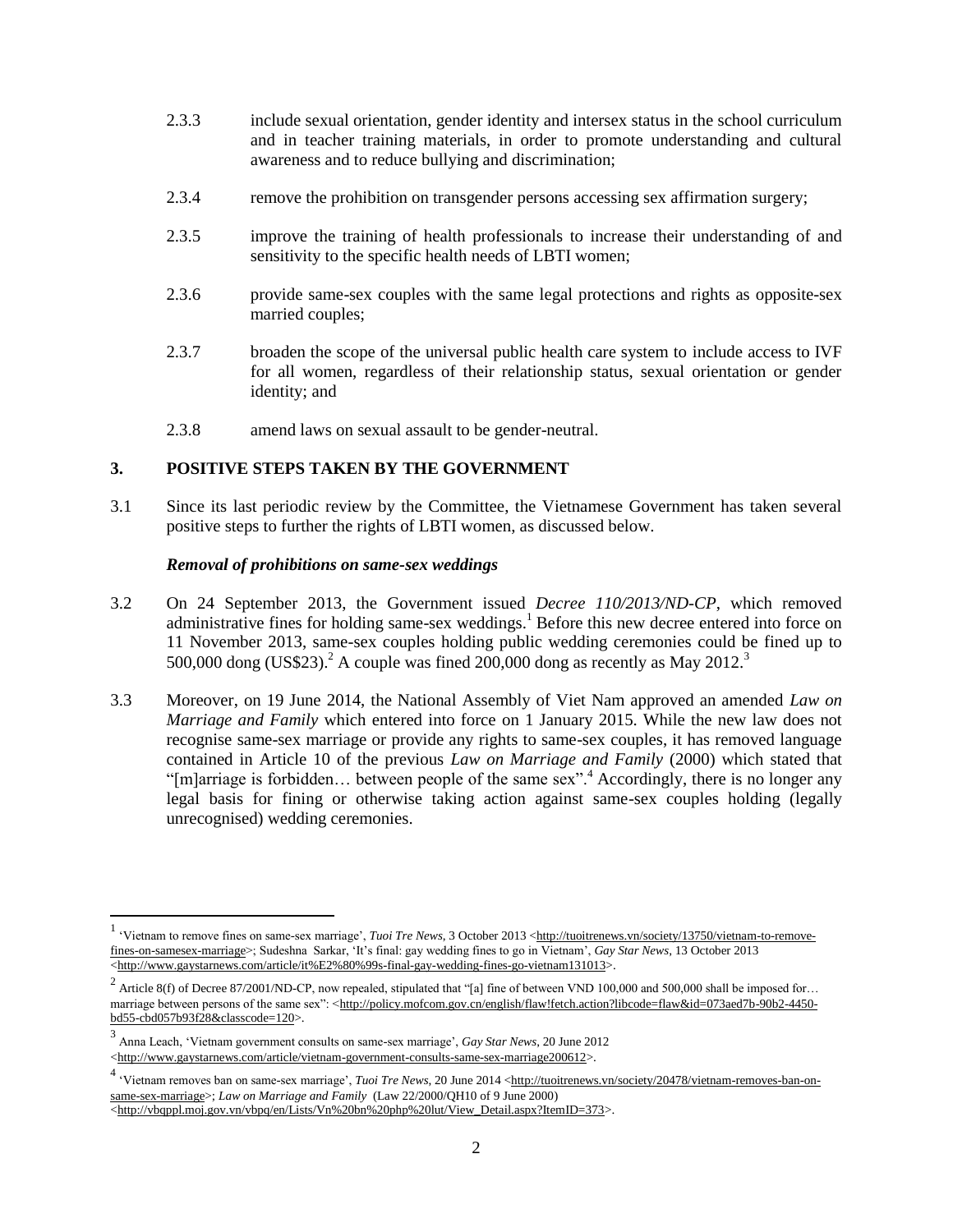#### *Consultations on recognising legal gender change for transgender persons*

- 3.4 In January 2015, the National Assembly issued a public consultation on a revised Civil Code. The consultation version of the Civil Code included two options relating to the recognition of transgender persons that the public could provide their views on. The first option was that the State would not recognise "gender transition" (the status quo), while the second option was that "gender transition will be allowed by competent authorities under the provisions of the law".<sup>5</sup> This would involve allowing both sex affirmation surgery and changes of legal gender on official documentation.
- 3.5 In April 2015, after the public consultation had concluded, the head of the Ministry of Health's Legal Department declared his preference for allowing transgender people "the right to live with their true gender". <sup>6</sup> This provides an indication that Viet Nam may recognise the right of transgender people (including transgender women) to change their legal gender within the Civil Code.

# *Providing a space for advocacy and discussion of issues relating to sexual orientation and gender identity*

- 3.6 Viet Nam is to be commended for providing a space for civil society, including NGOs, LGBTI groups, social media and mass media, to discuss issues relating to the rights of LBTI women (and LGBTI people more generally), to educate the public and to advocate for policy and law reform on issues relating to sexual orientation and gender identity.
- 3.7 The Vietnamese Government has also allowed the holding of public events that raise the visibility of LGBTI people, including LBTI women. The first LGBTI "bicycle rally" took place in Hanoi in August 2012.<sup>7</sup> A "Viet Pride" festival was held in 2012, 2013 and 2014, with LGBTI events held in 17 cities throughout Vietnam as part of the 2014 Viet Pride season.<sup>8</sup> The 2014 Hanoi Bicycle Pride Rally attracted 600 participants.<sup>9</sup>

## **4. NON-DISCRIMINATION (ARTICLE 2)**

4.1 Article 2 of CEDAW obligates Japan to "pursue by all appropriate means and without delay a policy of eliminating discrimination against women". The Committee has previously stated in its General Recommendation No. 28 that:

> "The discrimination of women based on sex and gender is inextricably linked with other factors that affect women, such as race, ethnicity, religion or belief, health, status, age, class, caste, and sexual orientation and gender identity… States parties must legally recognize and prohibit such intersecting forms of discrimination and their compounded negative impact on the women concerned."

8 'Over 2,000 people attend event for LGBT community in Vietnam hub', *Tuoi Tre News*, 23 May 2014

[<http://tuoitrenews.vn/lifestyle/21179/over-2000-people-attend-event-for-lgbt-community-in-vietnam-hub>](http://tuoitrenews.vn/lifestyle/21179/over-2000-people-attend-event-for-lgbt-community-in-vietnam-hub).

<sup>&</sup>lt;sup>5</sup> Institute for Studies of Society, Economy and Environment (iSEE), 'Consultation on Civil Code Draft (revised) on Transgenders', 1 April 2015 [<http://isee.org.vn/en/Blog/Article/consultation-on-civil-code-draft-revised-on-transgenders>](http://isee.org.vn/en/Blog/Article/consultation-on-civil-code-draft-revised-on-transgenders).

<sup>&</sup>lt;sup>6</sup> 'Transgender people may be recognised under new law', *Viet Nam News*, 17 April 2015 [<http://vietnamnews.vn/society/269221/transgender](http://vietnamnews.vn/society/269221/transgender-people-may-be-recognised-under-new-law.html)[people-may-be-recognised-under-new-law.html>](http://vietnamnews.vn/society/269221/transgender-people-may-be-recognised-under-new-law.html).

<sup>7</sup> Vietnam holds first gay pride parade', *ABC News*, 6 August 2012 [<http://www.abc.net.au/news/2012-08-05/vietnam-holds-first-gay-pride](http://www.abc.net.au/news/2012-08-05/vietnam-holds-first-gay-pride-parade/4178626)[parade/4178626>](http://www.abc.net.au/news/2012-08-05/vietnam-holds-first-gay-pride-parade/4178626).

<sup>9&</sup>lt;br>Viet Pride, 'Pride Rally' [<http://www.vietpride.info/#!pride-rally/cjrx>](http://www.vietpride.info/#!pride-rally/cjrx).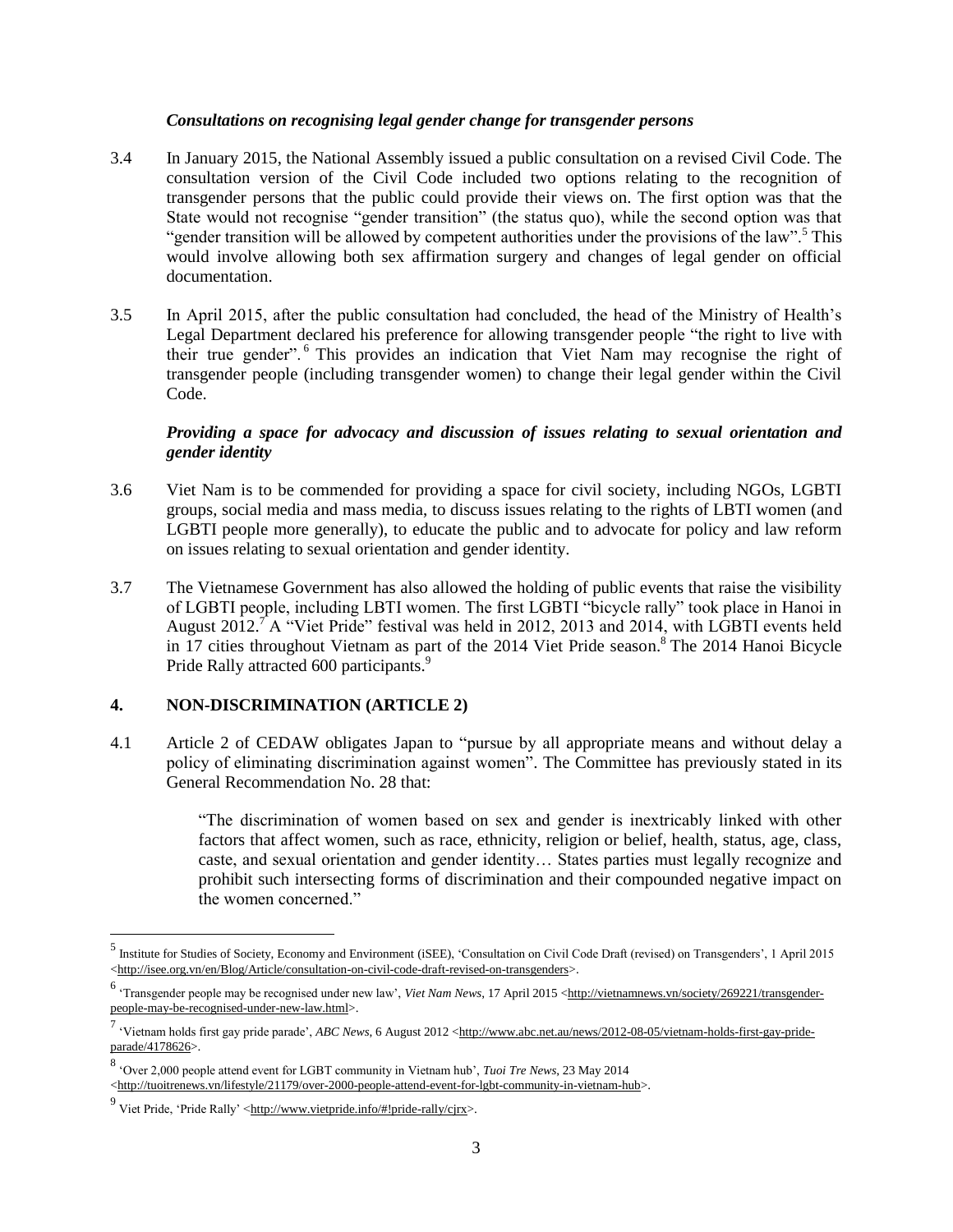- 4.2 General Recommendation No. 28 provides a basis for the Committee to make recommendations relating to discrimination against LBTI women in Viet Nam.
- 4.3 In February 2014, Viet Nam accepted a recommendation during its Universal Periodic Review to "enact a law to fight against discrimination which guarantees the equality of all citizens, regardless of their sexual orientation and gender identity".<sup>10</sup> Despite this, there remains no explicit inclusion of sexual orientation, gender identity or intersex status as protected grounds for discrimination in any law, nor are there any specific protections for LBTI women.
- 4.4 Moreover, while Viet Nam enacted a Gender Equality Law in 2006 and Article 26 of the Constitution of 2013 prohibits "gender discrimination", LBTI women are not identified as a specific marginalised group within gender equality policies or efforts.
- 4.5 As outlined throughout the rest of this report, discrimination against women on the basis of their sexual orientation, gender identity and intersex status remains pervasive in education, health care and employment. LBTI women are vulnerable to discrimination based on multiple factors, as women and as members of a sexual or gender minority. The combined stigma and discrimination resulting from the lack of understanding by their family and the lack of legal and economic empowerment and protection from society means they are frequently forced into heterosexual marriages at the cost of their happiness and emotional well-being.<sup>1</sup>
- 4.6 According to iSEE, "discrimination cases [against LBTI women] are actually very wide-ranging, including being rejected for services and goods, denied employment, discriminated in workplace, dismissed from work, and harassed in administrative procedures".<sup>12</sup>
- 4.7 Sections 6, 7 and 8 of this report focus more specifically on discrimination against LBTI women in education, health care and employment.

- 4.8 We urge the Committee to include within its concluding observations **recommendations** that the Government:
	- 4.8.1 enact legislation that prohibits discrimination on the basis of sexual orientation, gender identity and intersex status in all areas of public life, including employment, education and health care; and
	- 4.8.2 include LBTI women as a specific marginalised group in all of its laws and policies in support of gender equality.

<sup>&</sup>lt;sup>10</sup> United Nations Human Rights Council, 'Report of the Working Group on the Universal Periodic Review: Vietnam', 2 April 2014, UN Doc A/HRC/26/6, [143.88]; United Nations Human Rights Council, 'Report of the Working Group on the Universal Periodic Review: Vietnam – Addendum', 20 June 2014, UN Doc A/HRC/26/6/Add.1.

<sup>11</sup> United Nations Development Programme and United States Agency for International Development, *Being LGBT in Asia: Viet Nam Country Report* (2014) 20.

<sup>&</sup>lt;sup>12</sup> Institute for Studies of Society, Economy and Environment (iSEE), 'Alliance for Gender Equality and Policy Advocacy with CEDAW', 8 August 2014 [<http://isee.org.vn/en/Blog/Article/alliance-for-genderequality-and-policy-advocacy-with-cedaw>](http://isee.org.vn/en/Blog/Article/alliance-for-genderequality-and-policy-advocacy-with-cedaw).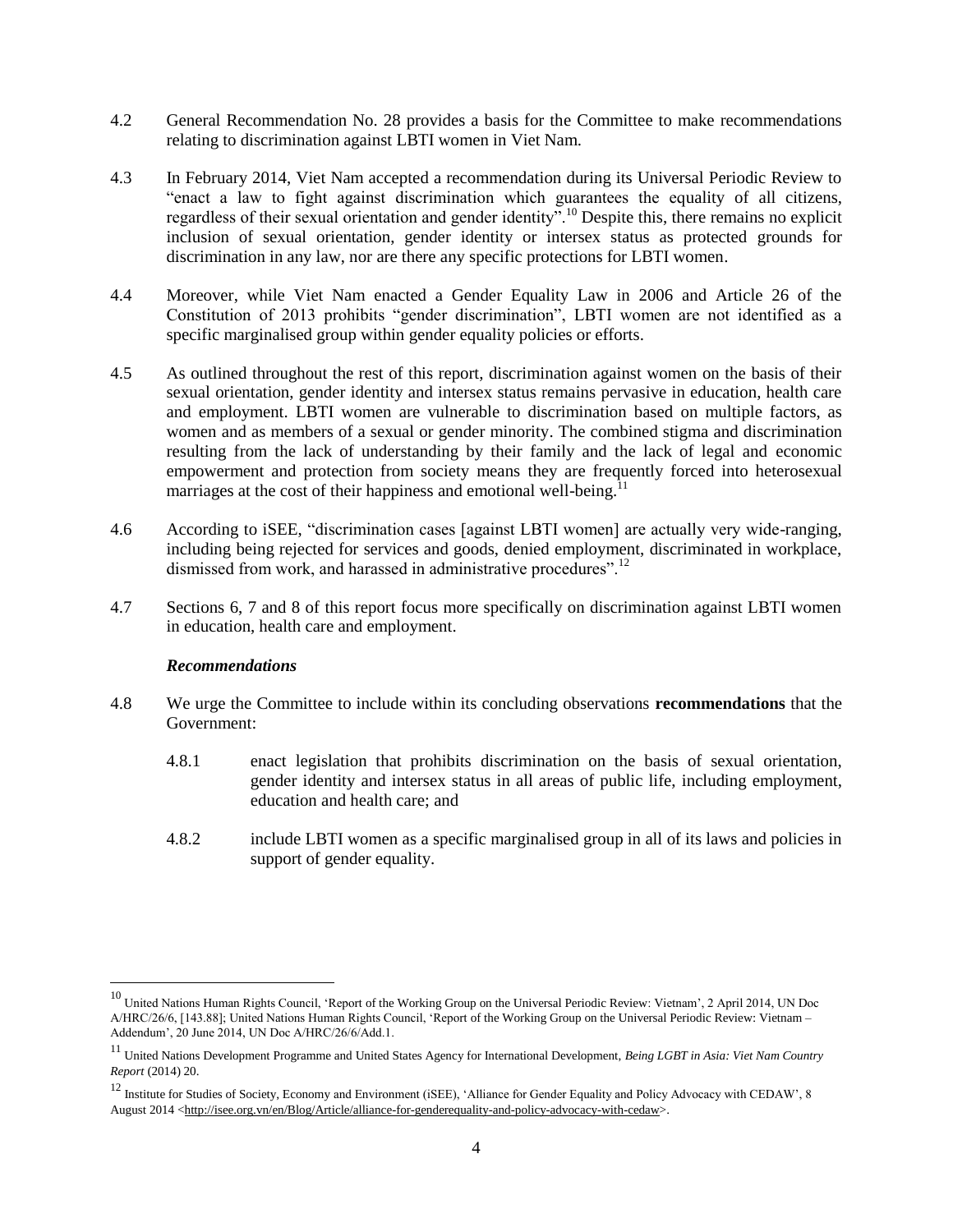# **5. LEGAL RECOGNITION OF GENDER IDENTITY (ARTICLES 1, 2, 3 AND 15)**

- 5.1 The ability to obtain legal recognition of one's gender identity is an important aspect of the right to privacy and to equal recognition and protection before the law. Failure to recognise the gender identity of transgender women is a breach of Articles 1, 2, 3 and 15 of CEDAW.
- 5.2 In Viet Nam, transgender individuals are unable to obtain legal recognition of their gender. In 2012, a teacher in Binh Phuoc became the first Vietnamese person to have their gender changed from male to female in official identity documents. However, the decision made by the local authority was revoked, after a large number of individuals rushed to Binh Duong to apply for it, prompting the government to declare that the decision was illegal.<sup>13</sup>
- 5.3 As pointed out in paragraphs 3.4 and 3.5 above, Viet Nam is currently considering amendments to its Civil Code to allow changes of legal gender for transgender persons. These amendments should be implemented as soon as possible.
- 5.4 Moreover, to fully ensure that the rights of transgender women are protected, any amendments to the Civil Code and related laws should ensure that transgender persons can change their legal gender without a prerequisite of sex affirmation surgery. A requirement that a person undergo surgery in order to obtain legal gender recognition is a form of forced medical treatment and sterilisation, in breach of Articles 12 and 16 of CEDAW. It would also breach Principle 3 of the Yogyakarta Principles on the Application of International Human Rights Law in relation to Sexual Orientation and Gender Identity, which states that, "No one shall be forced to undergo medical procedures, including sex reassignment surgery, sterilisation or hormonal therapy, as a requirement for legal recognition of their gender identity".<sup>14</sup>

## *Recommendations*

5.5 We urge the Committee to include within its concluding observations a **recommendation** that the Government amend the Civil Code to allow transgender persons to legally change their gender, without requiring sex affirmation surgery as a prerequisite.

## **6. EDUCATION (ARTICLE 10)**

- 6.1 Article 10(c) requires Viet Nam to eliminate "any stereotyped concept of the roles of men and women at all levels and in all forms of education by encouraging coeducation and other types of education which will help to achieve this aim and, in particular, by the revision of textbooks and school programmes and the adaptation of teaching methods".
- 6.2 Article 10(f) further provides that it shall ensure "the reduction of female student drop-out rates and the organization of programmes for girls and women who have left school prematurely". As part of this obligation, Viet Nam is required take steps to reduce drop-outs of female students arising from discrimination or bullying based on their sexual orientation, gender identity or intersex status.

<sup>13</sup> 'Health official calls for law change to recognize transgenders', *Thanh Nien News*, 17 April 2015

[<sup>&</sup>lt;http://www.vietnambreakingnews.com/2015/04/health-official-calls-for-law-change-to-recognize-transgenders/>](http://www.vietnambreakingnews.com/2015/04/health-official-calls-for-law-change-to-recognize-transgenders/).

<sup>&</sup>lt;sup>14</sup> Yogyakarta Principles on the Application of International Human Rights Law in relation to Sexual Orientation and Gender Identity, Principle 3 (March 2007) [<http://www.yogyakartaprinciples.org/principles\\_en.pdf>](http://www.yogyakartaprinciples.org/principles_en.pdf).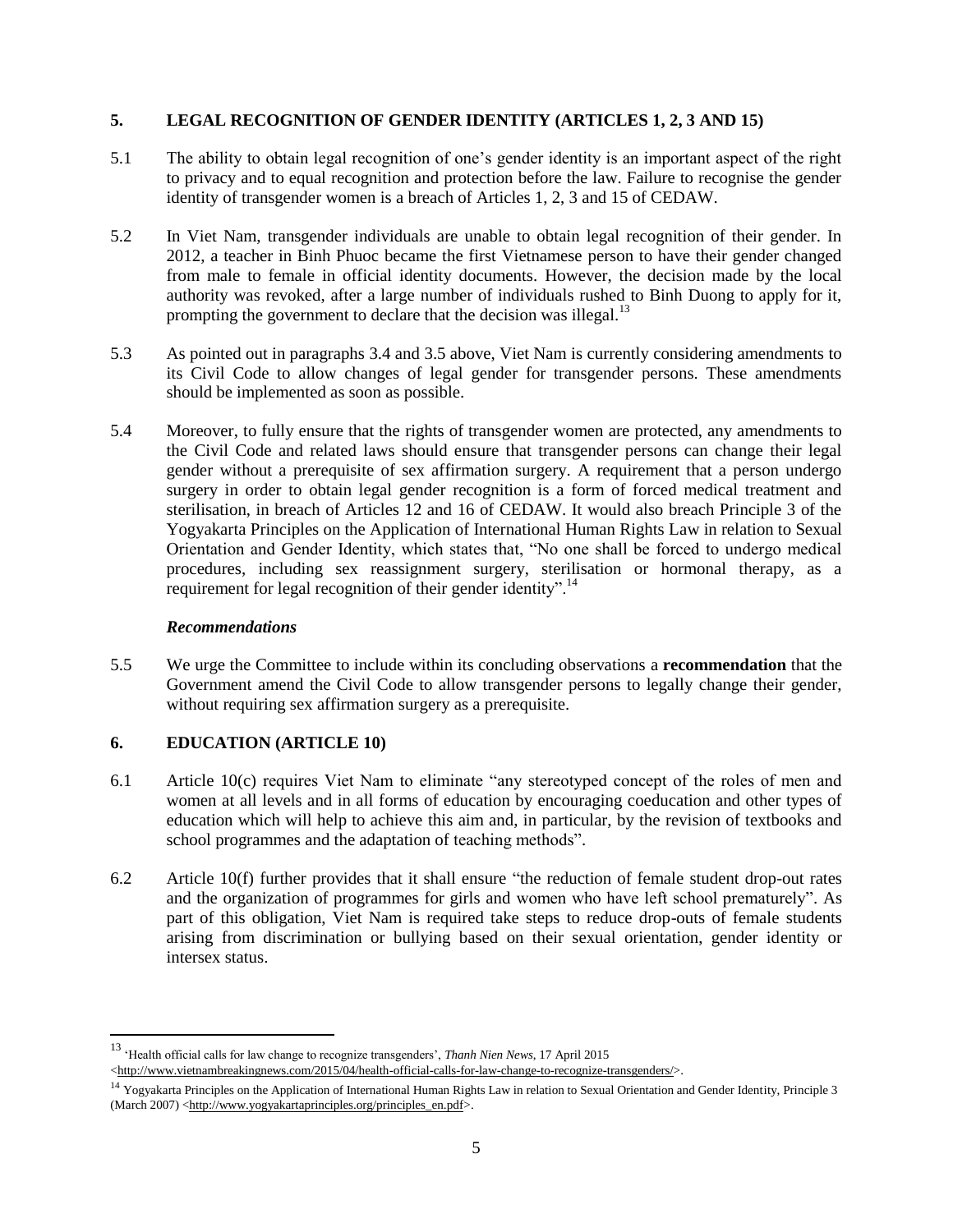- 6.3 The Committee has noted in its list of issues that gender biases and stereotypes still exist in textbooks, teaching materials and methodologies.<sup>15</sup> There are significant disparities that persist in educational opportunities and outcomes, with girls belonging to minorities being particularly disadvantaged in this sector.
- 6.4 Viet Nam lacks any anti-bullying and non-discrimination policies which are inclusive of sexual orientation, gender identity and intersex status. Sex education is limited and is considered a sensitive topic that teachers usually avoid. There are also no initiatives to teach respect for diversity and tolerance for LBTI students.<sup>16</sup>
- 6.5 As a result, LBTI girls often face prejudice and are marginalised in schools, leading them to drop out the education system early due to discrimination and bullying.<sup>17</sup> This affects their future employment opportunities and contributes to the socio-economic disadvantage faced by LBTI women, particularly transgender women.
- 6.6 A 2013 study found that **41%** of LGBTI persons had suffered discrimination and violence at school or university, with **19%** claiming to have been beaten and **18%** sexually harassed.<sup>18</sup> As an illustration of this, a recent report by the United Nations Development Programme (**UNDP**) described how a transgender girl in Ho Chi Minh City testified that she was threatened and beaten up by her friends, while her teachers were unable and unwilling to do anything. According to the girl, "The boys formed a circle at recess, took off my pants, 'scanned' my private parts, and sexually harassed me".<sup>19</sup>
- 6.7 Aside from discrimination by fellow students, LBTI girls often also face discrimination from teachers and school authorities, many of which have not been trained in issues concerning sexual orientation, gender identity and intersex status. This results in teachers often insulting and discriminating against their LBTI students.<sup>20</sup>

- 6.8 We urge the Committee to include within its concluding observations **recommendations** that the Government:
	- 6.8.1 enact legislation that prohibits discrimination on the basis of sexual orientation, gender identity and intersex status in all areas of public life, including education; and
	- 6.8.2 include sexual orientation, gender identity and intersex status in the school curriculum and in teacher training materials, in order to promote understanding and cultural awareness and to reduce bullying and discrimination.

<sup>&</sup>lt;sup>15</sup> United Nations Committee on the Elimination of Discrimination against Women, 'List of issues and questions in relation to the combined seventh and eighth periodic reports of Viet Nam', 14 November 2014, UN Doc CEDAW/C/VNM/0/7-8.

<sup>16</sup> United Nations Development Programme and United States Agency for International Development, *Being LGBT in Asia: Viet Nam Country Report* (2014) 28.

 $17$  Ibid.

<sup>&</sup>lt;sup>18</sup> 'Homosexual teens encounter dilemma of discrimination', *Viet Nam News*, 18 May 2012 <[http://vietnamnews.vn/print/224856/homosexual](http://vietnamnews.vn/print/224856/homosexual-teens-encounter-dilemma-of-discrimination.htm)[teens-encounter-dilemma-of-discrimination.htm>](http://vietnamnews.vn/print/224856/homosexual-teens-encounter-dilemma-of-discrimination.htm).

<sup>19</sup> United Nations Development Programme and United States Agency for International Development, *Being LGBT in Asia: Viet Nam Country Report* (2014) 28.

<sup>20</sup> Institute for Studies of Society, Economy and Environment (iSEE), 'Submission on the situations of lesbian, gay, bisexual and transgender (LGBT) people in Vietnam for the Eighteenth Session of the United Nations Universal Periodic Review for Vietnam (Jan-Feb 2014)' [13] [<http://www.upr-info.org/sites/default/files/document/viet\\_nam/session\\_18\\_-\\_january\\_2014/isee\\_upr18\\_vnm\\_e\\_main.pdf >](http://www.upr-info.org/sites/default/files/document/viet_nam/session_18_-_january_2014/isee_upr18_vnm_e_main.pdf).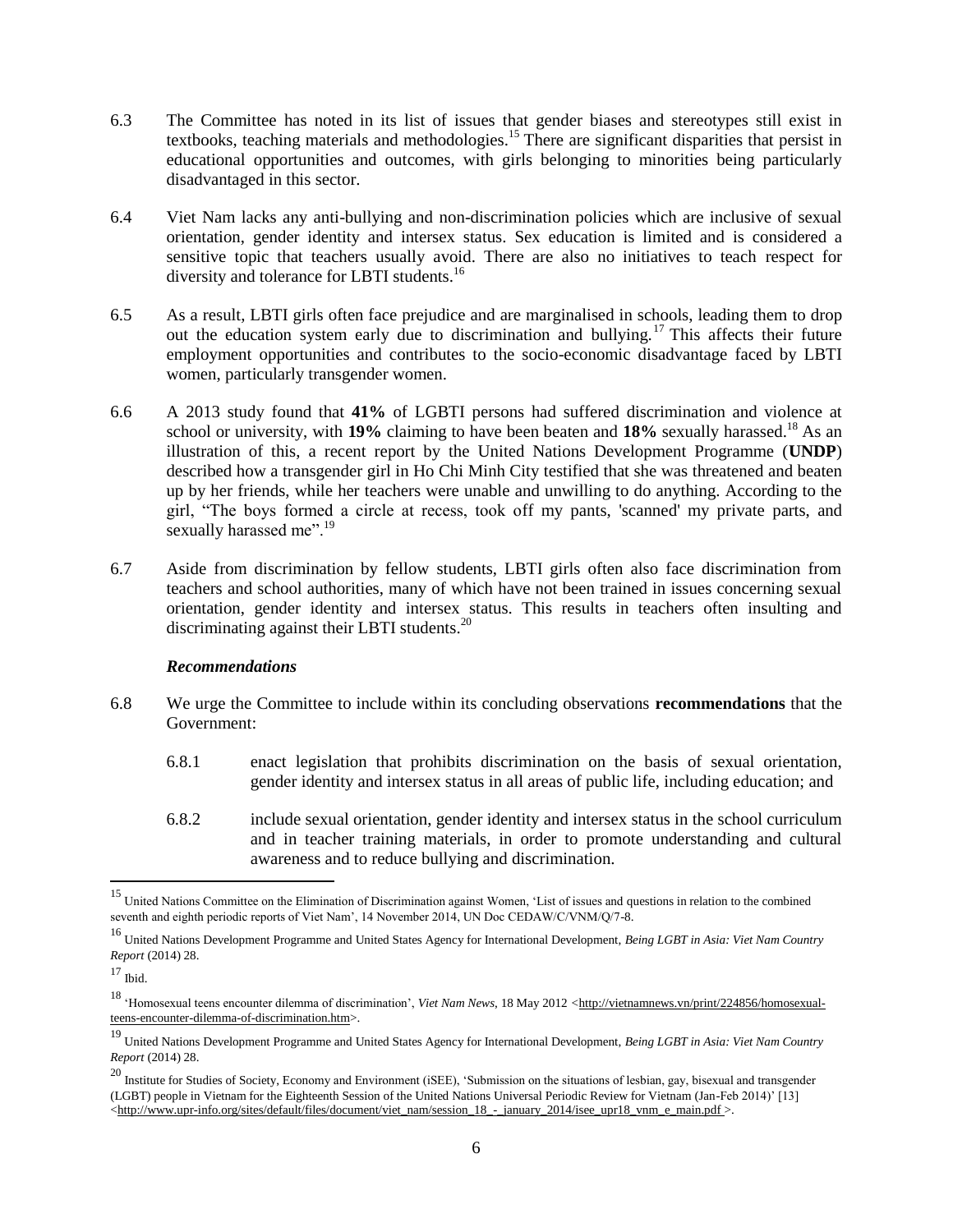# **7. HEALTH (ARTICLE 12)**

7.1 Article 12(1) of CEDAW provides that appropriate measures must be taken to eliminate discrimination against women in the field of health care in order to ensure "access to health care services, including those related to family planning".

#### *Sex affirmation surgery not available for transgender women*

- 7.2 According to Article 1 of *Decree 88/2008/ND-CP*, sex affirmation surgery is only permitted in Viet Nam for "persons with congenital sex defects or of unidentifiable sex", which appears to include intersex women.<sup>21</sup> However, sex affirmation surgery is not permitted for transgender women, who are born with male sex characteristics but identify as women.
- 7.3 Transgender women wishing to undergo surgery are therefore forced to travel abroad to obtain surgery. It is estimated that over 1000 people have already gone abroad to obtain surgery at a huge risk to their own health: surgery is often undertaken at unlicensed health clinics where the quality of the surgery is unknown.<sup>22</sup>
- 7.4 The fact that transgender persons are not allowed to undergo surgery in Vietnamese hospitals or clinics also forces them to take unsupervised measures which place them at significant medical risk, such as self-administered hormone injections or birth control pills.<sup>23</sup> For example, in October 2013, a transgender woman died after a self-administered female hormone injection resulted in a fatal blood clot.<sup>24</sup>
- 7.5 As noted in paragraphs 3.4 and 3.5 above, the Vietnamese Government is currently consulting on amendments to the Civil Code which would allow transgender persons to undergo sex affirmation surgery and have their legal gender changed. However, the Government has not yet confirmed if these proposed amendments will be put into place.

## *Health care discrimination and forced treatment*

- 7.6 LBTI women face discrimination within health care facilities, and there are few LBTI-friendly facilities or services available to them.<sup>25</sup>
- 7.7 Although homosexuality is no longer considered a psychological or physical illness, some clinics and practitioners still try to "cure" lesbian and bisexual women with dangerous treatments that can have lasting negative effects on their psychological and physical health.<sup>26</sup>

<sup>&</sup>lt;sup>21</sup> Decree on Sex Reassignment, Decree 88/2008/ND-CP <**http://kenfoxlaw.com/resources/legal-documents/governmental-decrees/2547**[vbpl.html>](http://kenfoxlaw.com/resources/legal-documents/governmental-decrees/2547-vbpl.html).

<sup>&</sup>lt;sup>22</sup> 'Law May Recognise Transgender People', *Viet Nam News*, 18 April 2015 [<http://vietnamnews.vn/society/269246/law-may-recognise](http://vietnamnews.vn/society/269246/law-may-recognise-transgender-people.html)[transgender-people.html>](http://vietnamnews.vn/society/269246/law-may-recognise-transgender-people.html).

<sup>23</sup> *'*Transgenders seek black market sex changes amid Vietnam ban', *Thanh Nien News*, 4 May 2014

[<sup>&</sup>lt;http://thanhniennews.com/society/transgenders-seek-black-market-sex-changes-amid-vietnam-ban-25906.html>](http://thanhniennews.com/society/transgenders-seek-black-market-sex-changes-amid-vietnam-ban-25906.html).

 $^\mathrm{24}$  Ibid.

<sup>25</sup> United Nations Development Programme and United States Agency for International Development, *Being LGBT in Asia: Viet Nam Country Report* (2014) 29.

 $^{\rm 26}$  Ibid 30.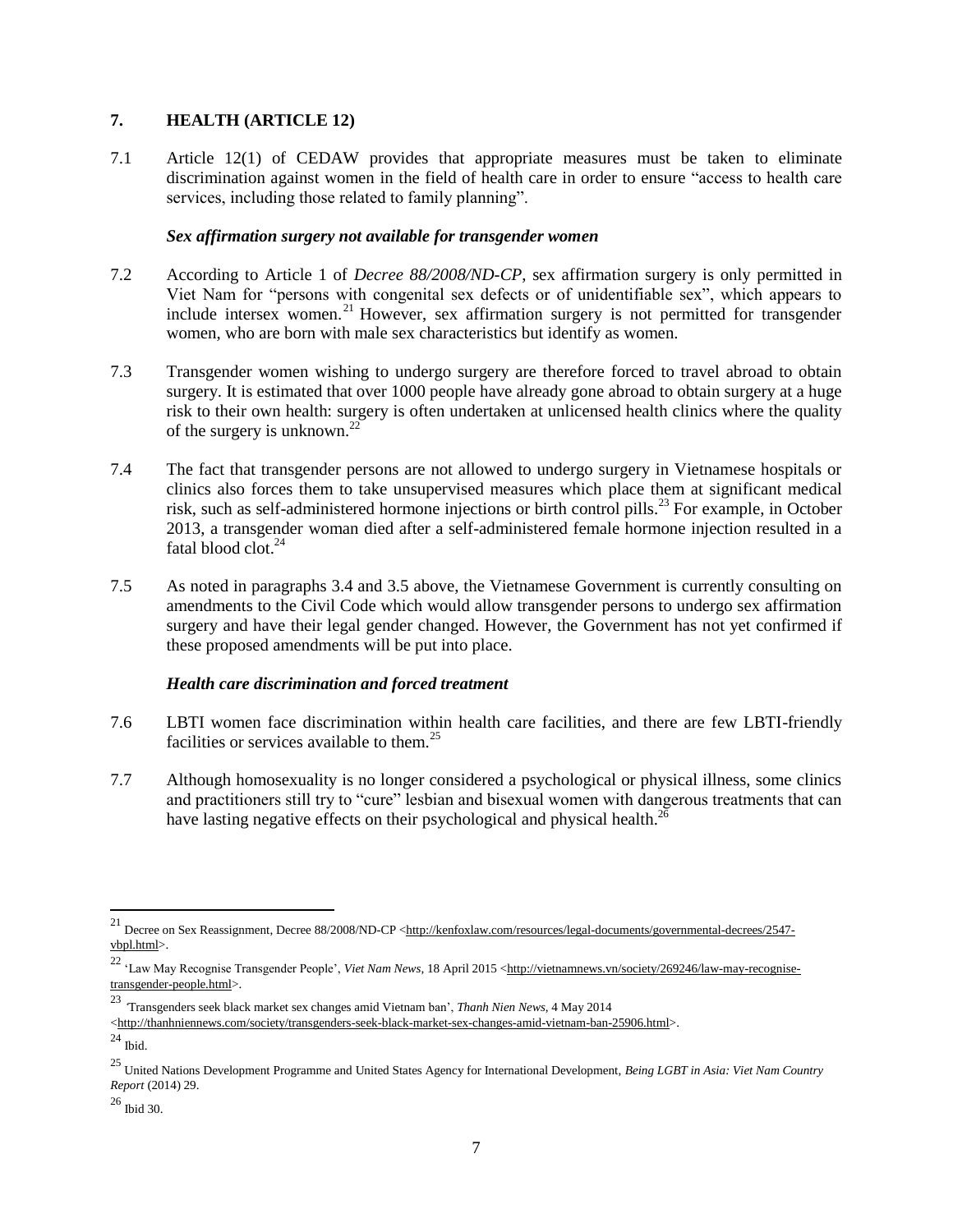- 7.8 We urge the Committee to include within its concluding observations **recommendations** that the Government:
	- 7.8.1 remove the prohibition on transgender persons accessing sex affirmation surgery; and
	- 7.8.2 improve the training of health professionals to increase their understanding of and sensitivity to the specific health needs of LBTI women.

# **8. EMPLOYMENT (ARTICLE 11)**

- 8.1 Article 11(1) of CEDAW guarantees women an equal right to work and equality in conditions and treatment at work, on the same basis as men. Read together with Article 2 and General Recommendation No. 28 (see paragraph 4.1 above), this creates a requirement for Viet Nam to address intersectional employment discrimination experienced by LBTI women.
- 8.2 In Viet Nam, there are currently no laws prohibiting discrimination or harassment in the workplace against women on the basis of their sexual orientation, gender identity or intersex status. Stigma and discrimination towards LBTI women remains common within the workplace.<sup>27</sup>
- 8.3 In November 2013, iSEE conducted a study into transgender people's experiences of employment discrimination. The study, conducted among 241 transgender women throughout the country, found that **35%** of participants had been "eliminated when applying for jobs due to their transgender appearance".<sup>28</sup> Several survey respondents reported being abused with homophobic and transphobic slurs while attempting to apply for jobs. Those respondents that succeeded in finding employment reported facing lower incomes and poorer working conditions than colleagues in equivalent positions, as well as discrimination and sexual abuse from colleagues.<sup>29</sup>

## *Recommendations*

 $\overline{\phantom{a}}$ 

8.4 We urge the Committee to include within its concluding observations a **recommendation** that the Government enact legislation that prohibits discrimination on the basis of sexual orientation, gender identity and intersex status in all areas of public life, including employment.

## **9. MARRIAGE AND FAMILY RELATIONS (ARTICLE 16)**

9.1 Article 16 of CEDAW provides that appropriate measures must be taken to eliminate discrimination against women in all matters relating to marriage and family relations, including the rights to enter marriage, freely choose a spouse and to decide on the number and spacing of their children.

## *Non-recognition of same-sex relationships*

<sup>&</sup>lt;sup>27</sup> Hiểu Minh, 'Homosexual intellectuals have difficulties looking for jobs', *Vietnamnet News*, 7 September 2012 [<http://vietnamnet.vn/vn/doi](http://vietnamnet.vn/vn/doi-song/87676/tri-thuc-dong-tinh-chat-vat-tim-viec-lam.html)[song/87676/tri-thuc-dong-tinh-chat-vat-tim-viec-lam.html>](http://vietnamnet.vn/vn/doi-song/87676/tri-thuc-dong-tinh-chat-vat-tim-viec-lam.html).

<sup>28</sup> Dong Nguyen, 'Transgender people tell lives via photo book', *Tuoi Tre News*, 25 October 2013 [<http://tuoitrenews.vn/lifestyle/14446/transsexuals-tell-lives-via-photo-book>](http://tuoitrenews.vn/lifestyle/14446/transsexuals-tell-lives-via-photo-book).

<sup>29</sup> 'Discriminated, insulted, but Vietnam transsexuals see signs of change', *Thanh Nien News*, 6 November 2013

[<sup>&</sup>lt;http://thanhniennews.com/society/discriminated-insulted-but-vietnam-transsexuals-see-signs-of-change-749.html>](http://thanhniennews.com/society/discriminated-insulted-but-vietnam-transsexuals-see-signs-of-change-749.html).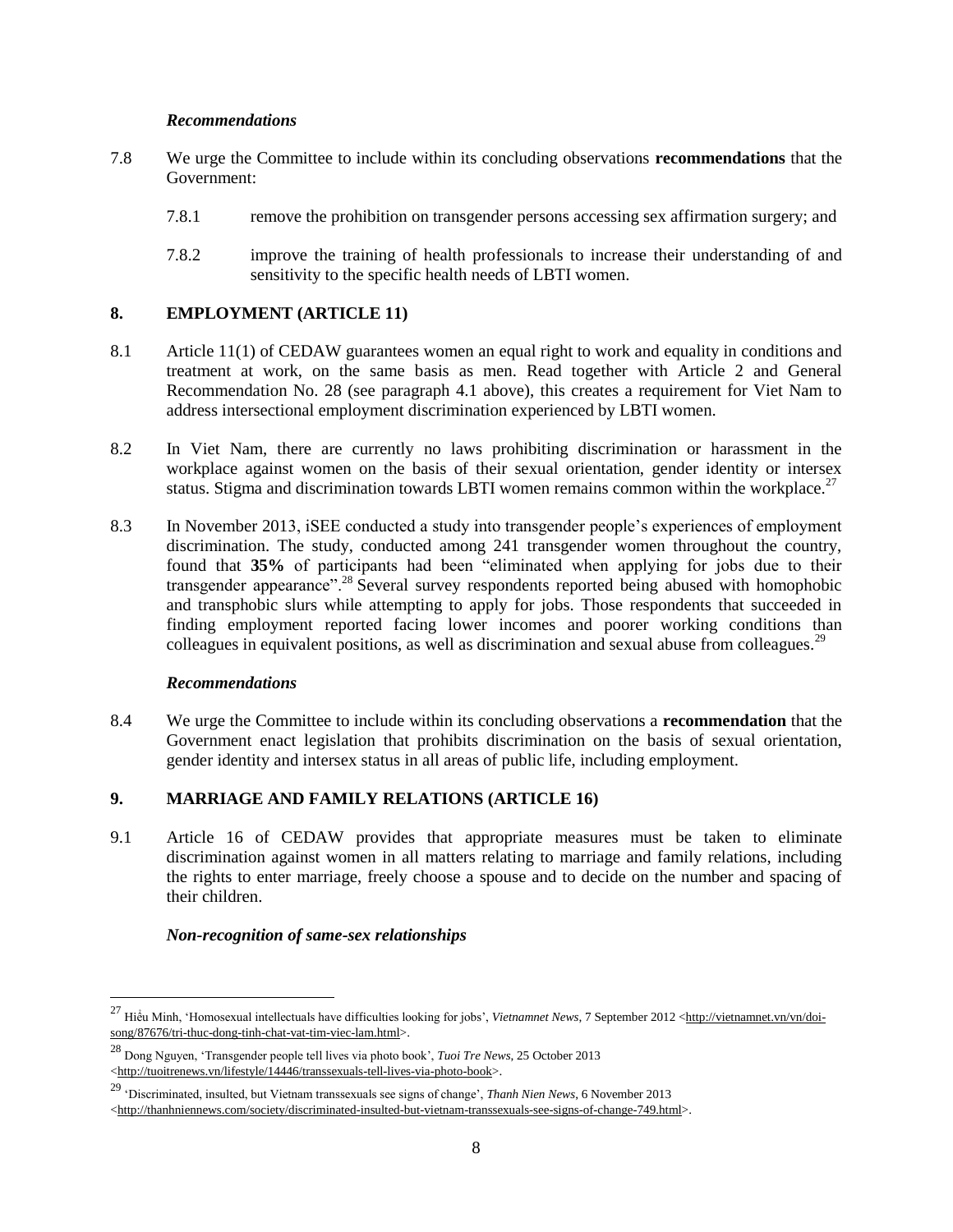- 9.2 Despite the removal of administrative prohibitions and fines for same-sex wedding ceremonies (as discussed in paragraphs 3.2 and 3.3), the new *Law on Marriage and Family* continues to not recognise same-sex marriage or provide any rights to same-sex couples. Article 8 of the *Law on Marriage and Family* (which sets out the conditions for marriage) continues to affirm that "the State does not recognize marriage between people of the same sex".<sup>30</sup>
- 9.3 The non-recognition of same-sex marriage or any other form of relationship recognition denies women in same-sex relationships a range of rights, including inheritance rights and parenting rights. Moreover, surrogacy is only allowed between (opposite-sex) married childless couples. $31$ Women in same-sex couples are also unable to adopt or access in-vitro fertilisation (**IVF**), either privately or through the public health system.

- 9.4 We urge the Committee to include within its concluding observations **recommendations** that the Government:
	- 9.4.1 provide same-sex couples with the same legal protections and rights as opposite-sex married couples; and
	- 9.4.2 broaden the scope of the universal public health care system to include access to IVF for all women, regardless of their relationship status, sexual orientation or gender identity.

## **10. VIOLENCE AGAINST LBTI WOMEN (GENERAL RECOMMENDATION NO. 19)**

- 10.1 As noted by the Committee in General Recommendation No. 19, violence against women is considered to be a form of discrimination that seriously inhibits women's ability to enjoy rights and freedoms on a basis of equality with men.<sup>32</sup>
- 10.2 LBTI women in Viet Nam are often targets of violence and harassment of a physical, sexual and psychological nature. Reports indicate that LBTI women are targeted in the workplace, at school and within their own families.<sup>33</sup>

#### *Sexual assault against LBTI women*

 $\overline{\phantom{a}}$ 

10.3 Sexual assault in Viet Nam is defined as an act that occurs between a male and female, as recognised by law. Because transgender women are not currently allowed to change their gender, and are therefore legally recognised as male, sexual assaults against them by men are not treated as such under the criminal law.

<sup>&</sup>lt;sup>30</sup> Institute for Studies of Society, Economy and Environment (iSEE), 'Explanatory information on "Unbanning same-sex marriages" from January 1st 2015', 27 December 2014 [<http://isee.org.vn/en/Blog/Article/explanatory-information-onunbanning-same-sex-marriages-from](http://isee.org.vn/en/Blog/Article/explanatory-information-onunbanning-same-sex-marriages-from-january-1st-2015) $january-1st-2015$ .

<sup>31</sup> 'Vietnam allows surrogacy within families, denies same-sex marriage', *Thanh Nien News*, 20 June 2014

[<sup>&</sup>lt;http://www.thanhniennews.com/politics/vietnam-allows-surrogacy-within-families-denies-samesex-marriage-27502.html>](http://www.thanhniennews.com/politics/vietnam-allows-surrogacy-within-families-denies-samesex-marriage-27502.html).

<sup>32</sup> United Nations Committee on the Elimination of Discrimination against Women, *General Recommendation No. 19 on Violence against Women* (11th session, 1992).

<sup>33</sup> United Nations Development Programme and United States Agency for International Development, *Being LGBT in Asia: Viet Nam Country Report* (2014) 20, 26.